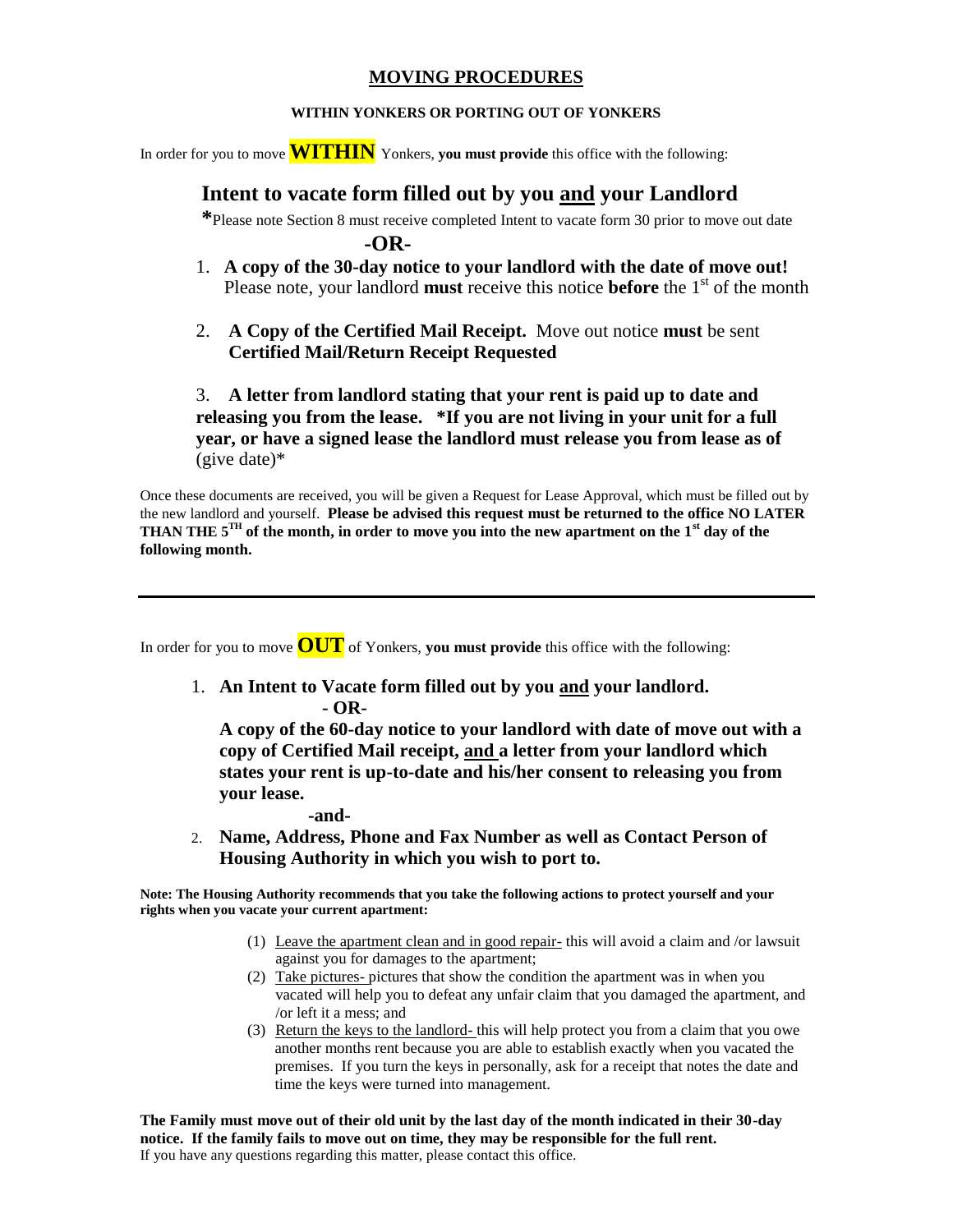

#### THE MUNICIPAL HOUSING AUTHORITY FOR THE CITY OF YONKERS ADMINISTRATION OFFICE 1511 CENTRAL PARK AVENUE P.O. BOX 35, YONKERS, NEW YORK 10710 TEL: (914) 793-8400 FAX: Section 8/Public Housing: (914) 793-9117 FAX: Purchasing/Maintenance: (914) 793-2880

### **NOTICE OF INTENT TO VACATE**

| Date: $\frac{1}{\sqrt{1-\frac{1}{2}}}\frac{1}{\sqrt{1-\frac{1}{2}}}\frac{1}{\sqrt{1-\frac{1}{2}}}\frac{1}{\sqrt{1-\frac{1}{2}}}\frac{1}{\sqrt{1-\frac{1}{2}}}\frac{1}{\sqrt{1-\frac{1}{2}}}\frac{1}{\sqrt{1-\frac{1}{2}}}\frac{1}{\sqrt{1-\frac{1}{2}}}\frac{1}{\sqrt{1-\frac{1}{2}}}\frac{1}{\sqrt{1-\frac{1}{2}}}\frac{1}{\sqrt{1-\frac{1}{2}}}\frac{1}{\sqrt{1-\frac{1}{2}}}\frac{1}{\sqrt{1-\frac{1}{2}}}\frac{1}{\$ |
|--------------------------------------------------------------------------------------------------------------------------------------------------------------------------------------------------------------------------------------------------------------------------------------------------------------------------------------------------------------------------------------------------------------------------|
|                                                                                                                                                                                                                                                                                                                                                                                                                          |
|                                                                                                                                                                                                                                                                                                                                                                                                                          |
| I fully understand that after I submit this notice I may be issued a voucher and a moving                                                                                                                                                                                                                                                                                                                                |
| packet before I move. I will be completely moved out of the unit indicated above by                                                                                                                                                                                                                                                                                                                                      |
| Twill leave the unit clean and repair any                                                                                                                                                                                                                                                                                                                                                                                |
| damages caused by my family before vacating. I will contact the Landlord on the day of my                                                                                                                                                                                                                                                                                                                                |
| departure in order to return the keys to the unit. I understand the Lease and the Housing                                                                                                                                                                                                                                                                                                                                |
| Assistance Payment Contract will be cancelled on the last day of the month.                                                                                                                                                                                                                                                                                                                                              |
| In the event that I decide to remain in the unit, I must notify the Section 8 Housing Choice<br>Voucher office in writing within ten $(10)$ business days before my move out date. If I do not<br>notify the office as required, I understand that I am responsible for the following months full rent.                                                                                                                  |

Participant Signature Date

#### **THIS SECTION TO BE COMPLETED BY LANDLORD**

\_\_\_\_\_\_\_\_\_\_\_\_\_\_\_\_\_\_\_\_\_\_\_\_\_\_\_\_\_\_\_\_\_\_\_\_\_\_\_\_\_\_\_ \_\_\_\_\_\_\_\_\_\_\_\_\_\_\_\_\_\_\_\_\_\_\_\_\_\_

Does the family currently have a rent balance? (Circle one) YES NO

Have you set up a repayment agreement for any balance that is owed? (Circle one) YES NO

Does the tenant have a current lease or a lease that you will not consent to breaking? YES NO

*Attention Landlords: If "no" is circled on the questions above, the MHACY will assume that the tenant is leaving in good standing and process the tenant's new move.*

*\_\_\_\_\_\_\_\_\_\_\_\_\_\_\_\_\_\_\_\_\_\_\_\_\_\_\_\_\_\_\_\_\_\_\_\_\_\_\_ \_\_\_\_\_\_\_\_\_\_\_\_\_\_\_\_\_\_\_\_\_\_\_\_\_\_\_\_\_\_*

*Landlord Signature Date*